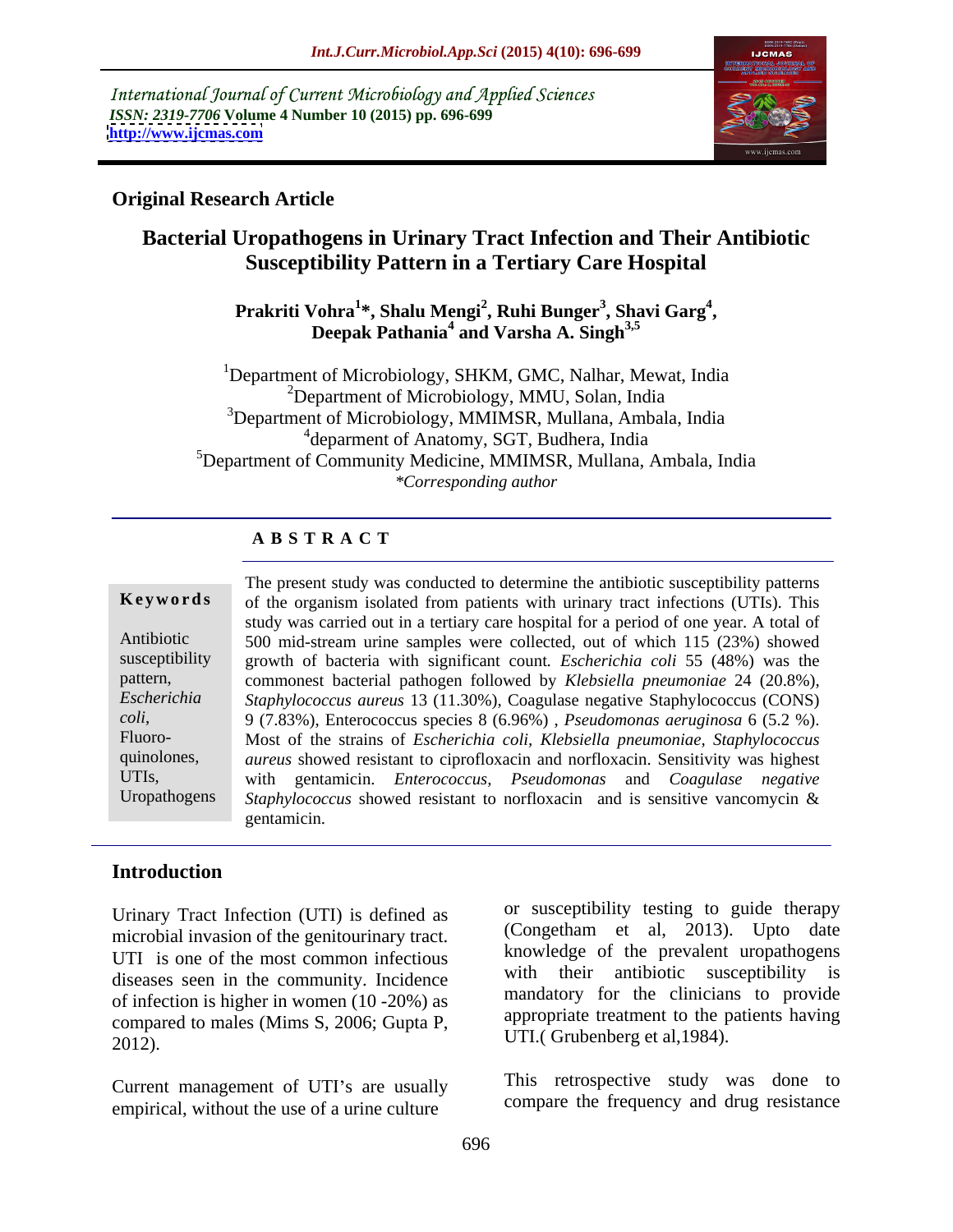Ambala.

This retrospective one year study i.e. from (29.2%), Nitrofurantoin (25%) while August 2010 to August 2011 was carried out *Psuedomonas spp*. shows better response to in a tertiary care hospital. A total of 500 Gentamicin (83.3%), Nitrofurantoin (50%) mid-stream urine samples were collected from patients attending various OPDs and IPDs of the hospital. Taking all sterile Staphylococcus aureus, CONS showed precautions, these samples were inoculated good response towards Vancomycin (100%) on MacConkey's agar & Cystine lactose electrolyte deficient agar (CLED) using susceptibility testing were done according to Gentamicin (10 µg), Nitrofurantoin (100µg), (100µg), Norfloxacin (10µg) Erythromycin (15 µg), Vancomycin (30 µg) Himedia, Clindamycin  $(2 \mu g)$  for gram positive cocci. All the analysis was performed using simple

was the commonest organism isolated against quinolones. This increasing *Staphylococcus aureus* (11.3%) and others (Table-I).

pattern in uropathogens isolated from *Escherichia coli* isolates showed higher patients with UTIs in MMIMSR, Mullana, sensitivity towards Gentamicin (96.3%), **Materials and Methods Showed Example 2006 Example 2006 Example 2006 Example 2006 CONDUCT: CONDUCT: CONDUCT: CONDUCT: CONDUCT: CONDUCT: CONDUCT: CONDUCT: CONDUCT: CONDUCT: CONDUCT: CONDUCT** Cotrimoxazole (65.4%) followed by Nitrofurantoin (61.8%). *Klebsiella* isolates showed good response towards Cotrimoxazole (33.3%), Gentamicin (29.2%), Nitrofurantoin (25%) while followed by cotrimoxazole (33.3%) as shown in Table II. *Enterococcus spp* , *Staphylococcus aureus*, CONS as shown in Table III.

semi-quantitative method of inoculation. The total growth rate positive with bacterial The culture plates were incubated at 37<sup>o</sup>C isolate in this study was 23%. This study is for 24 hours to 48 hours. Semi-quantitative similar with another study conducted by method was used to count number of viable Chongtham U *et al*, 2013 (30%) , Murugan bacterial colonies. Organisms were *et al*,2012 (22.78%). In this study, *E. coli* identified by doing standard biochemical (48%) was the predominant bacterial tests (Colle J.G.,1989). Antibiotic pathogen followed by Klebsiella Kirby-Bauer disc diffusion method for all *aureus* (11.3%). This finding was in the isolates on Mueller Hinton agar agreement with other studies done by (Koneman,1997). The antibiotics used were (Manjunath *et al*, 2011), (Eshwarappa M. *et*  Ciprofloxacin (5µg), Cotrimoxazole (25 µg), *al*, 2011), (Chongtham U *et al*,2013). Most Norfloxacin (10µg) for gram negative bacilli *pneumoniae*, *Staphylococcus aureus* showed and Gentamicin (10 µg) , Nitrofurantoin much resistance to Ciprofloxacin and percentage method. *Klebsiella pneumoniae* and *Staphylococcus*  **Results and Discussion** Same findings were seen in study conducted Total number of urine sample tested in the decrease in bacterial susceptibility to study period were 500, out of which 115 quinolones. This finding is similar to (23%) showed growth of bacteria with (Mandal J *et al*, 2012) ; (Sood *et al*,2012) significant count. *Escherichia coli* (48%) who have recorded a high rate of resistance followed by *Klebsiella pneumoniae* (20.8%), resistance necessitates a change in the policy pathogen followed by *Klebsiella pneumoniae* (20.8%) and *Staphylococcus*  of the strains of *E. coli*, *Klebsiella*  Norfloxacin which are one of the commonly used antibiotics. This study is similar to findings by Eshwarappa M. *et al*, 2011. The most sensitive antibiotic for *E. coli*, *aureus* in this study is aminoglycosides. by Manjunath et al,2011. There was a against quinolones. This increasing of use of empirical treatment in UTI.

.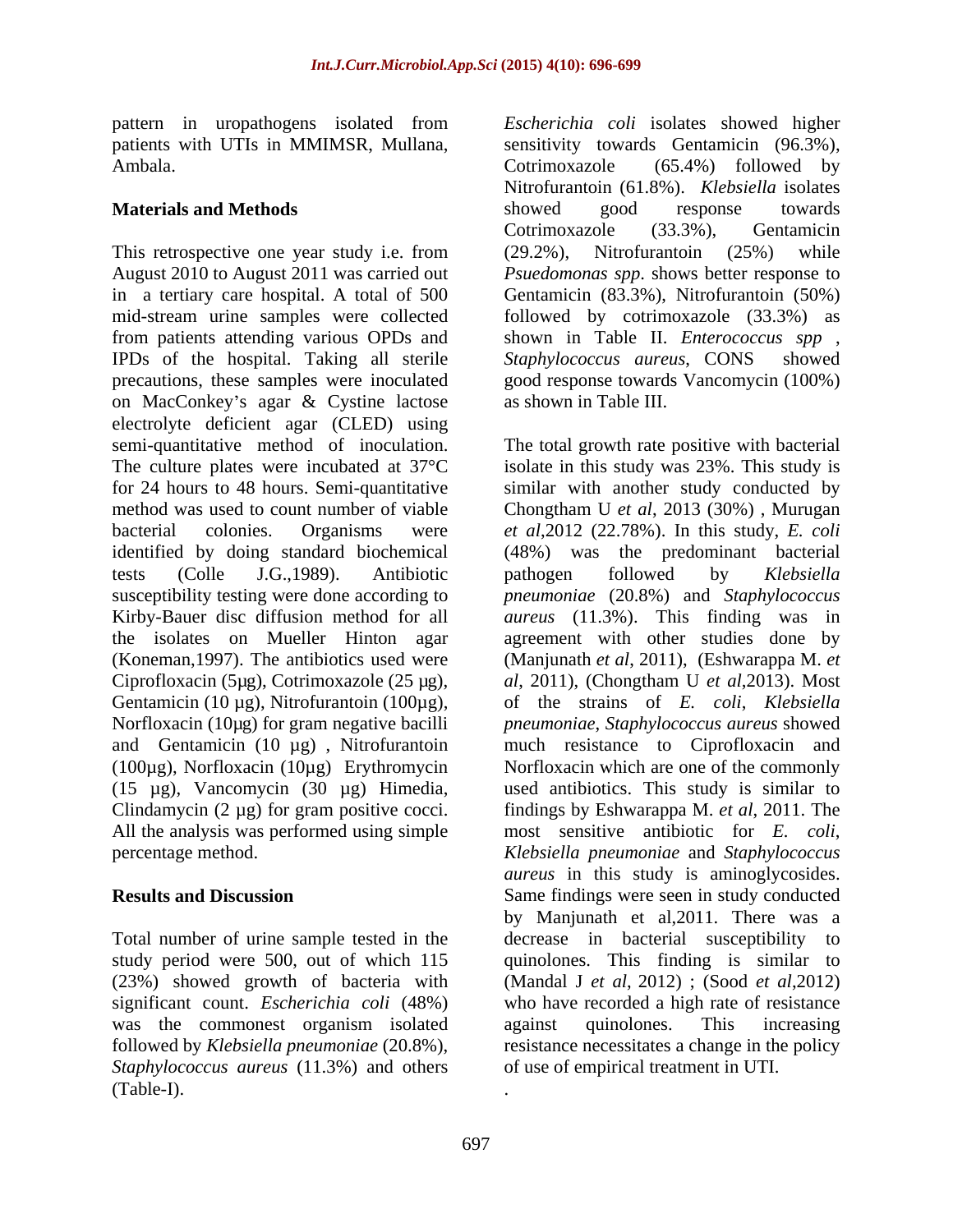### *Int.J.Curr.Microbiol.App.Sci* **(2015) 4(10): 696-699**

| Sno.            | Uropathogen           | No. of isolates | Percentage (%) |
|-----------------|-----------------------|-----------------|----------------|
| $\mathbf{I}$    | E.coli                | 55              | 48             |
| ∠.              | Klebsiella pneumoniae | 24              | 20.8           |
| $\mathcal{L}$ . | Staph. aureus         | 13              | 11.3           |
| <sup>4.</sup>   | Coagulase<br>negative | Q               | 7.83           |
|                 | Staphylococcus spp.   |                 |                |
| $J_{\bullet}$   | Enterococcus spp.     |                 | 6.96           |
| $\sigma$ .      | Psuedomonas spp.      | n               | 5.2            |
|                 | Total                 | 115             | 100            |

### **Table.1** Organisms isolated from urine samples

**Table.2** Antibiotic Susceptibility pattern(% sensitivity): Gram negative bacilli

| S.no. Organism                      | NOR          | NIT        | - UI                                                 |            | <b>COT</b>           |
|-------------------------------------|--------------|------------|------------------------------------------------------|------------|----------------------|
| $E.$ coli                           | $23(41.8\%)$ | 34 (61.8%) | $\left  \right $ 28 (50.9%)   53 (96.3%)   36 65.4%) |            |                      |
| Klebsiella                          | $5(20.8\%)$  |            |                                                      |            |                      |
| pneumoniae                          |              | (25%       | (16.6%                                               | $(29.2\%)$ | $(33.3\%)$           |
| $\mid$ Psuedomonas $\mid$ 1 (16.7%) |              | $3(50\%)$  | $2(33.3\%)$                                          |            | $5(83.3\%)$ 2(33.3%) |

NOR- Norfloxacin, NIT- Nitrofurantoin, CIP- ciprofloxacin, G- gentamicin, COT- Cotrimoxazole

| Table.3<br>.<br>nattern U<br>. Antibiotic Susceptibility $^\star$<br>Gram positive cocci<br>sensitivity): |  |
|-----------------------------------------------------------------------------------------------------------|--|
|                                                                                                           |  |

| Sno. Organism         | <b>NOR</b> | <b>NIT</b> | <b>CLIND</b>                                          | U          |                      | ட          |
|-----------------------|------------|------------|-------------------------------------------------------|------------|----------------------|------------|
|                       |            |            |                                                       |            |                      |            |
|                       |            |            |                                                       |            |                      |            |
| 1. Staph.aureus       |            |            |                                                       |            | 13                   |            |
|                       | $(15.4\%)$ |            | $(30.7\%)$ $(69.2\%)$ $(92.3\%)$ $(100\%)$ $(53.8\%)$ |            |                      |            |
| 2. Coagulase negative |            |            |                                                       |            |                      |            |
| Staph. aureus         | $(22.2\%)$ |            | $(44.4\%)$ $(66.7\%)$ $(77.8\%)$                      |            | $(100\%)$            | $(55.5\%)$ |
| Enterococcus          |            |            | ND                                                    |            |                      |            |
|                       | $(50\%$    | (37.5%)    |                                                       | $(62.5\%)$ | $(100\%)$ $(37.5\%)$ |            |

ND- not done

NOR- Norfloxacin, NIT- Nitrofurantoin, G- Gentamicin, CLIND- Clindamycin, V- Vancomycin, E- Erythromycin

Inappropriate and indiscriminate use of norfloxacin for major urinary isolates antibiotics has lead to the development of precludes the use of these commonly used resistance strains. antibiotics for empiric treatment of UTI in In conclusion, the alarming rate of trends in antimicrobial resistance patterns is resistance to Ciprofloxacin and/or highly essential to ensure appropriateIndia. A continuous surveillance of the